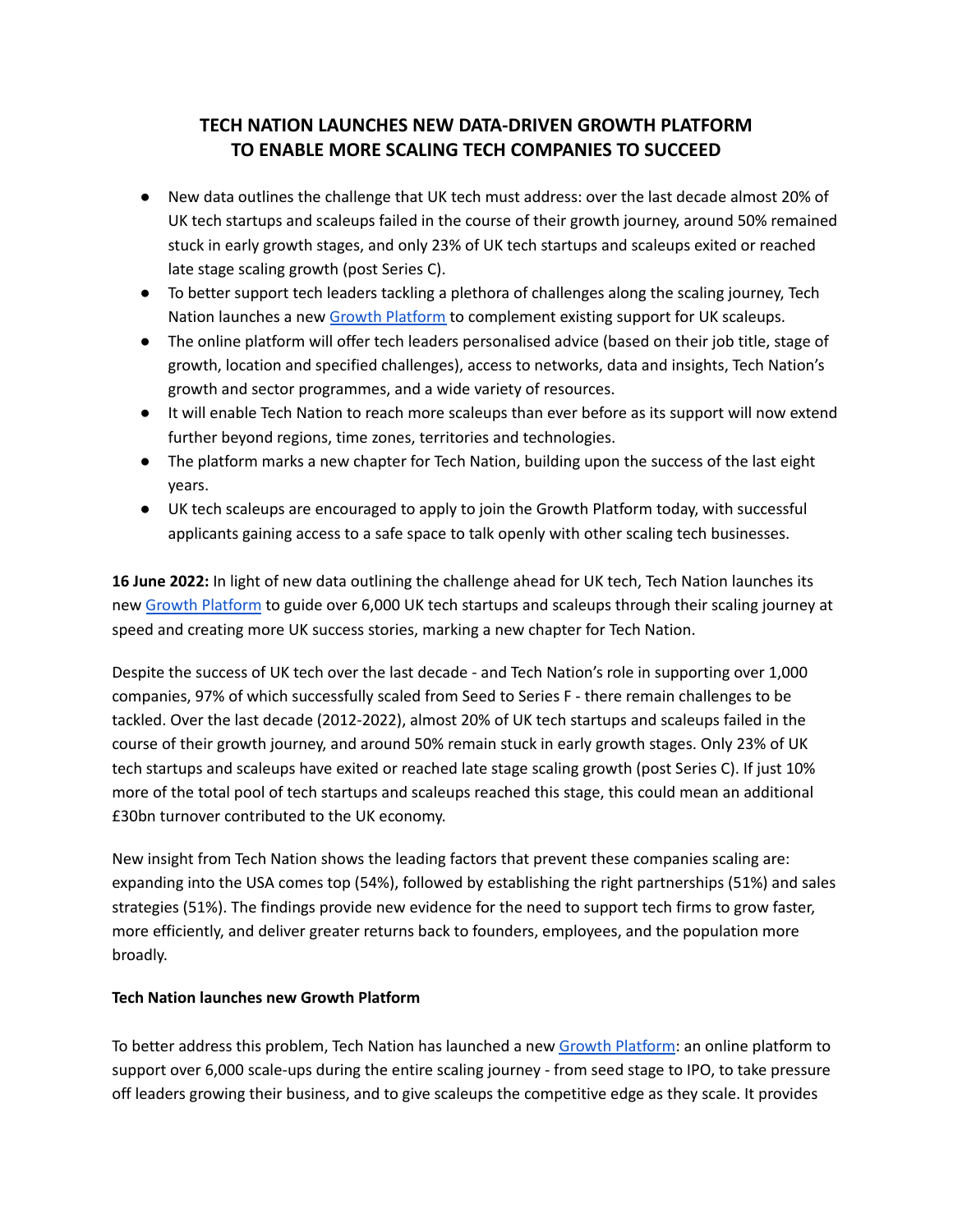the tools, data, resources and expert connections to help scaleups overcome more than 900 scaling challenges identified by Tech Nation.

In addition to Tech Nation's existing offering (which does not change), through the platform UK tech scaleups will now also able to access:

- **Data to benchmark progress** and show scaleups how they stack up against their peers, to help with decision making, to analyse new opportunities, and to predict future challenges and what's coming next.
- **Access to Tech Nation's extensive network** to find trusted groups of peers that fuel forum discussions, exchange valuable opinions, and accelerate the route to a solution; as well as connect scaleups with Tech Nation's network of advisers, investors and partners.
- **Personalised and data-driven content** including help and advice from real leaders who have scaled before, solving over 900 scaling challenges.
- **Tech Nation's Growth and Sector programmes** will be supported through the platform; providing content, reading lists, connections and expert speaker masterclasses. Tech Nation's impressive alumni network, which includes over 30% of the UK's tech 'unicorns', will also come together on the platform to share experiences and help other scaleups. Joining the network also makes it faster to apply and register for Tech Nation programmes and events. Tech Nation will also be launching their first ever programme for UK tech companies looking to expand to the USA (the number one challenge that prevents companies from scaling at speed) on the Growth Platform in July.
- **A wide variety of resources** to help save time and avoid duplication of common tasks, including content, events, templates and data. Tech Nation will organise specific sessions, support, panels and Q&A sessions based on their chosen challenges, to help tech founders and employees with their individual needs. Having run some of the most successful accelerator programmes in the UK, Tech Nation has distilled a huge amount of knowledge and learnings to share on the platform.

These solutions are brought through Tech Nation's extensive experience and from content created by hundreds of inspiring leaders who have overcome the same challenges. Tech Nation combines challenge data, collected from the user, with data from past cohorts and companies at the same stage of growth to predict what individuals are likely to need to succeed.

For scaleups, the platform will mean that anyone with an idea and ambition to grow will be able to access the tools and networks they need to succeed. For the UK, it will mean that more companies are able to succeed and contribute positively to economic growth through attracting investment and creating new jobs.

# **A new chapter for an evolving Tech Nation**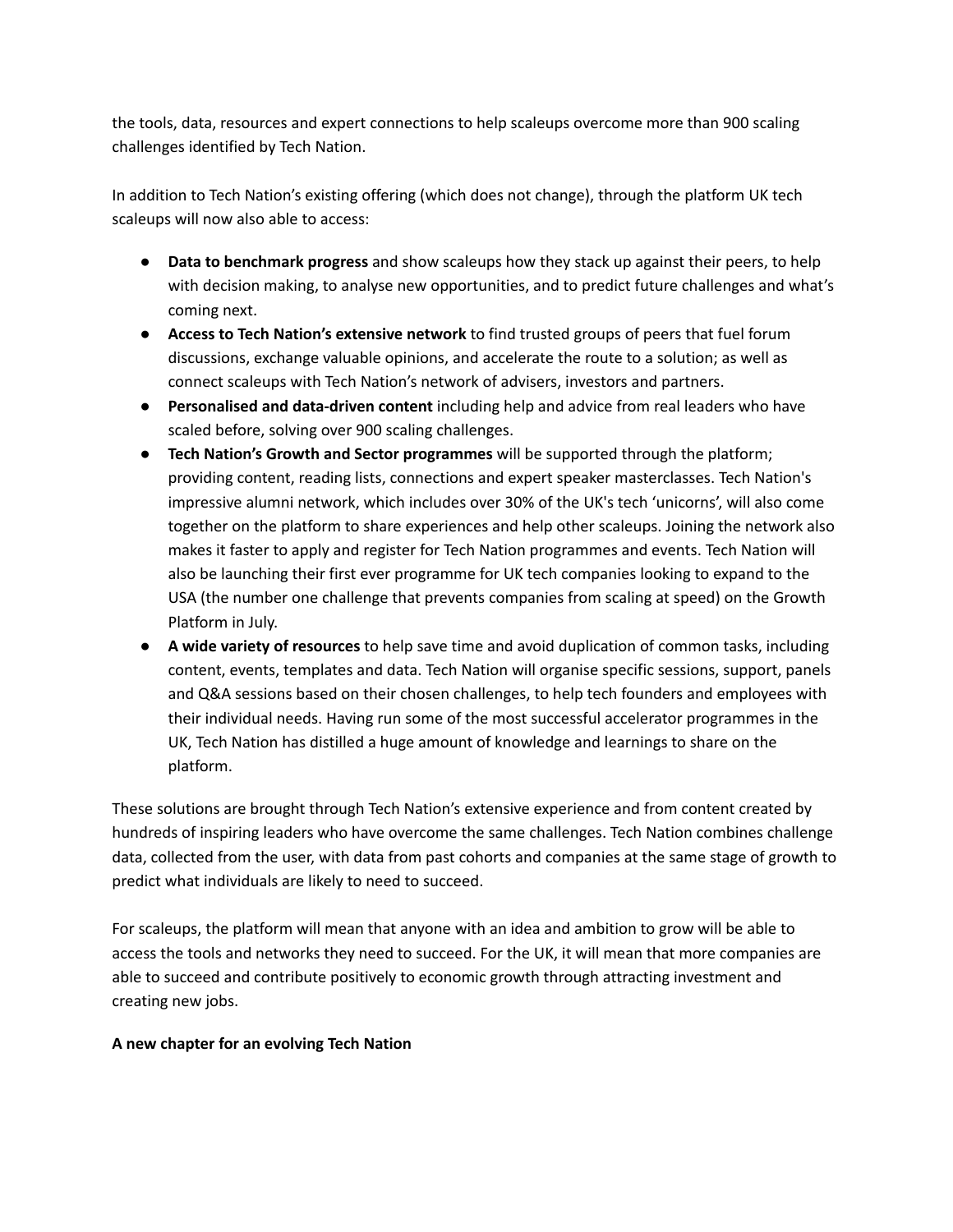This marks a milestone in the evolution of Tech Nation, building upon the success of the last eight years by giving tech startups and scaleups unparalleled access to expertise, coaching and peer-to-peer networks who are ideally matched to help each other scale and succeed.

The Growth Platform will enable Tech Nation to reach more scaleups than ever before as Tech Nation's support will now extend further beyond regions, time zones, territories and technologies. It helps Tech Nation to support scaleups in every part of the UK, regardless of the location, so they can grow their company into a national success story.

It will enable Tech Nation to store and share much of the learning from each year's activity, to build the most powerful scaling playbook, and provide market leading data and benchmarking to help predict future challenges and speed the scaling journey.

### **All UK tech scaleups can now apply to join the Growth Platform**

Any eligible UK company can become a basic-level member of the Growth Platform, giving them online access to data, events, resources and networks to accelerate their scaling journey. Eligible UK companies include Growth and Sector programme cohort companies, tech businesses scaling at speed (with 20%+ year-on-year growth), and Highly Commended Applicants (HCAs) who apply for and narrowly miss a place on the growth and sector programmes. Currently, 675 users from Tech Nation's network have joined and are using the platform already, with the number of users currently growing by 150+ a week on average.

### **Quotes:**

**Digital Minister Chris Philp MP comments:** "Investment in our innovative tech start-ups across the UK, whether it's Edinburgh, Cardiff or Manchester, continues to be strong. But to cement the UK's position as a true tech superpower, we want to see even more firms outside the capital growing and exporting their brilliant products and services. Tech Nation's new Growth Platform will get this support to firms wherever they are in the UK - helping to create new jobs, level up the economy and spread prosperity."

**Gerard Grech, Founding CEO of Tech Nation, comments:** "Our role at Tech Nation is to increase the number of companies that can scale successfully and accelerate the growth of the scaleup market. This growth will empower tech scaleups to solve important societal and environmental challenges, boost job creation, and strengthen the UK economy. I'm immensely proud of what we've achieved over the last eight years but now the Growth Platform is an essential mechanism to enable us to supercharge our support and take it to the next level."

**Will Miller, Chief Growth Officer at Tech Nation, comments:** "We know that founders and CEOs cannot solve all challenges themselves and need to be able to rely on their leadership teams across the business to make high pressure decisions - it's the only way a business can scale at speed. Peer groups for the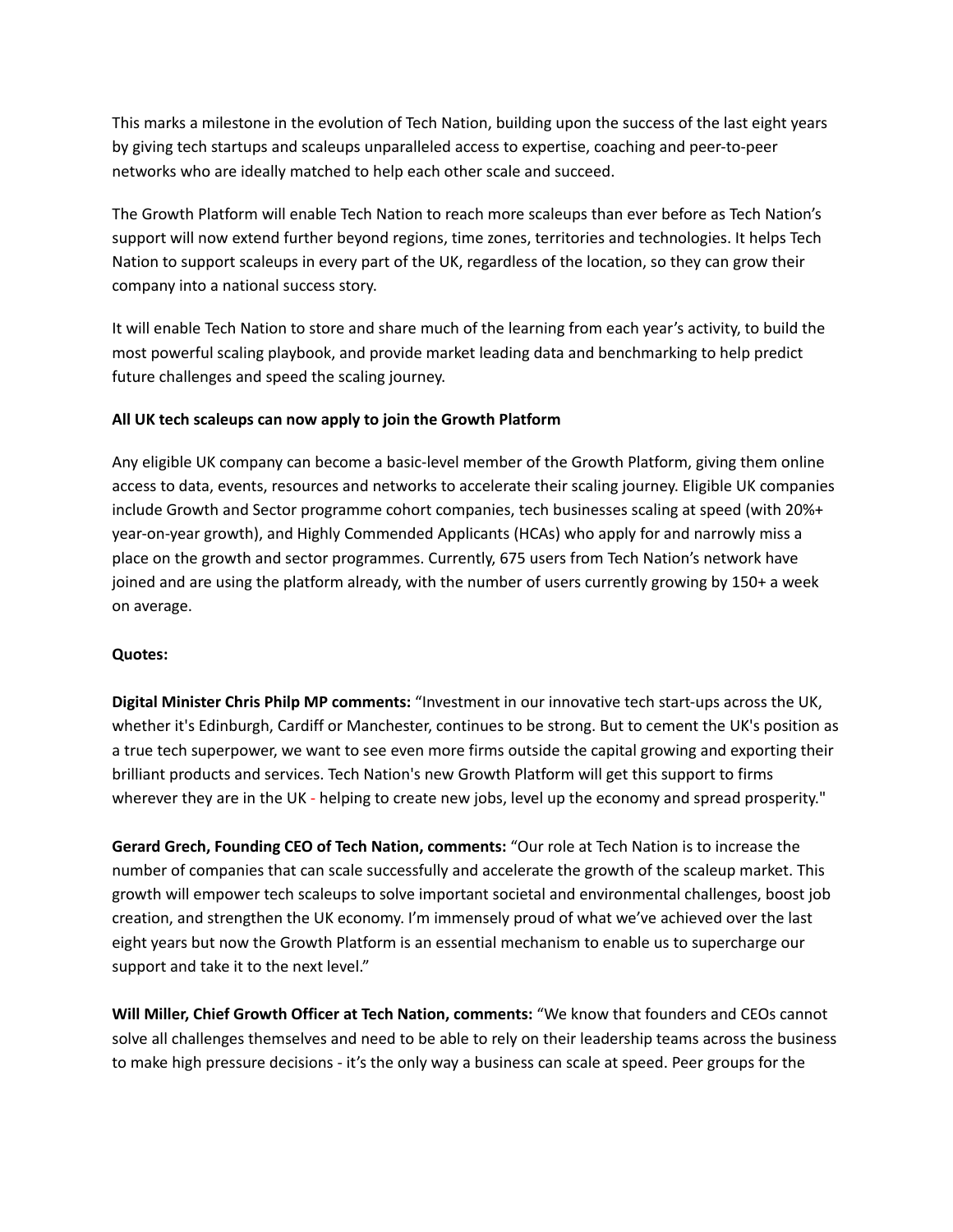leadership team, access to advice and support from past leaders, and data for decision making is essential to empower them to make the right choices."

**Sarah Wood, Co-founder and Co-CEO of [Unruly,](https://unruly.co/) comments:** "The launch of the Growth Platform can't come soon enough. Forging trusted relationships, leveraging the wisdom of peers, and accessing expert advice is critical for founders and tech leaders scaling their companies in volatile times."

**Anna Dick, CTO of [Hiring](https://www.hiring-hub.com/) Hub, comments:** "Tech Nation has a phenomenal track record in supporting companies on their scaling journey. It is great that all the amazing resources, networks and events will start to be available to the wider ecosystem via the Growth Platform."

**Georgia Stewart, Co-founder & CEO of South West-based [Tumelo,](https://www.tumelo.com/personal/) comments: "**Being part of Tech Nation's network through the Fintech programme has been a game-changer for me. The exposure to a cohort of brilliant but also very human founders has helped me to solve long-standing problems and short-term crises. The calibre of speakers was unmatched relative to any other programme I have taken part in and, every time, their honesty has really hit home. Clearly, there is no right way to do this but Tech Nation has certainly guided me down a clearer, stronger path than I might otherwise have gone."

**José Neves, CEO of [Farfetch,](https://www.farfetch.com/uk/) comments:** "Tech Nation is a fantastic network of great people and companies. Great support from the Government which is doing a fantastic job in the UK tech industry."

**Andrew Rabbitt, Co-founder & CEO of Yorkshire-based [incuto](https://www.incuto.com/), comments:** "Tech Nation is the leader on awesome initiatives to enable companies to grow and learn through recognised programmes that are adapted to a variety of sectors. incuto is excited to be part of Tech Nation's network and hopes to connect to others disrupting financial services."

**Matt Warren, Founder & CEO of [Veeqo,](https://www.googleadservices.com/pagead/aclk?sa=L&ai=DChcSEwis8baxuqD4AhUN7O0KHVFPBDcYABAAGgJkZw&ae=2&ohost=www.google.com&cid=CAESauD2MYm0zUmU3fpEHKbBk_RIUpQCUlbM4NwC-e28NbPNj8vI2iBKMAXu9eUTSpRep1kUZxBV46DxUwFA6lCBPCFEwYzYvDvZl6cAmLHU49IKbgriMDWSCI7Uha2_iRIYcOhPzXM9vItFrMs&sig=AOD64_2tQTikckYUIHBN0dCbEJD9o6zAWw&q&adurl&ved=2ahUKEwjv87CxuqD4AhXMPsAKHXjQDV4Q0Qx6BAgCEAE) comments:** "The exciting thing about being part of Tech Nation's network is the ability to speak and work with founders who have been there and done it, and can share their experience and critique our plans. These guys are genuinely the best of the best that the UK has to offer and you can not get better support and advice."

### **Notes to the Editor:**

#### **Access the Growth Platform:** [Here](https://growth.technation.io)

#### **About Tech Nation:**

Tech Nation is the leading growth platform for UK tech scaleups. Tech Nation fuels the growth of game-changing founders, leaders, and scaling companies so they can positively transform societies and economies; providing them with the coaching, content, and community they need for their journey in designing the future. Tech Nation has years of experience facilitating and helping UK tech companies scale, both at home and abroad. Over 30 cohorts and 900 companies have successfully graduated from